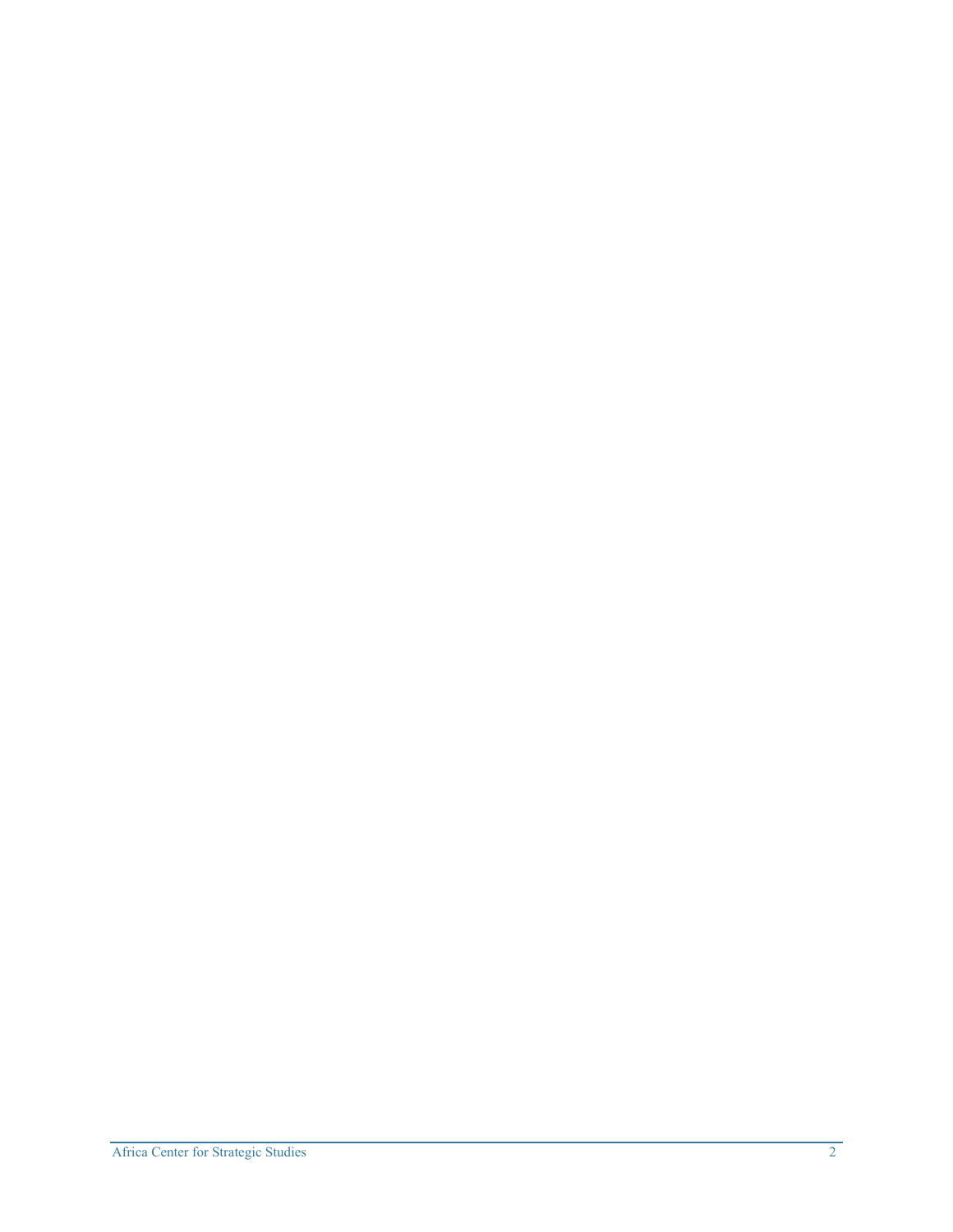

# AFRICA CENTER

#### **DEVELOPING LOCAL STRATEGIES TO COUNTER VIOLENT EXTREMISM (CVE) IN AFRICA**

#### **25-26 January 2022 1-2 February 2022 8-9 February 2022 15-16 February 2022**

#### **S Y L L A B U S**

#### **Table of Contents**

| Week 4: Challenges and lessons learnt from the Kenyan county action plan (CAP) model 16 |  |
|-----------------------------------------------------------------------------------------|--|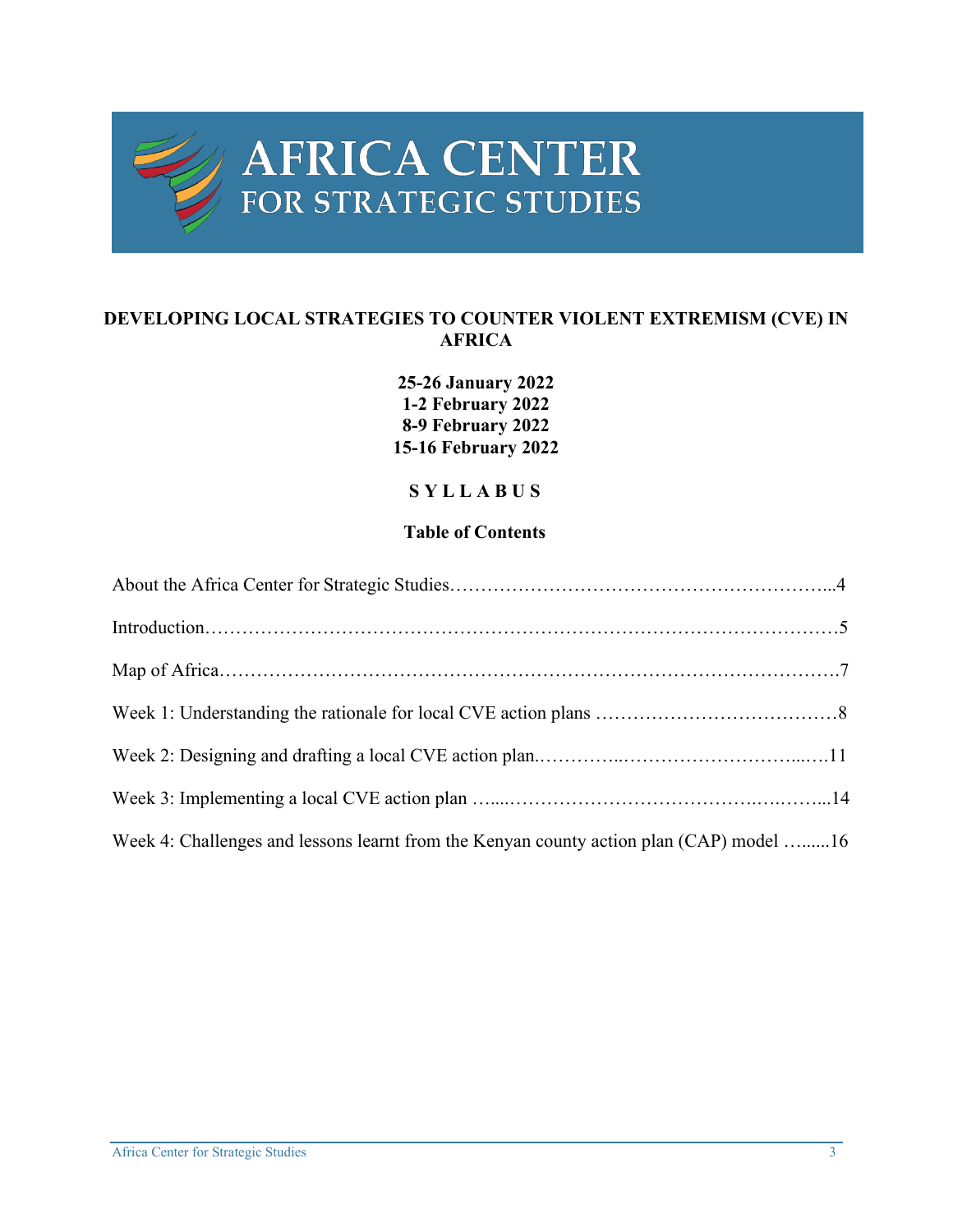# **ABOUT THE AFRICA CENTER**

Since its inception in 1999, the Africa Center has served as a forum for research, academic programs, and the exchange of ideas with the aim of enhancing citizen security by strengthening the effectiveness and accountability of African institutions, in support of U.S. - Africa policy.

#### **VISION**

#### *Security for all Africans championed by effective institutions accountable to their citizens.*

Realizing the vision of an Africa free from organized armed violence guaranteed by African institutions that are committed to protecting African citizens is the driving motivation of the Africa Center. This aim underscores the Center's commitment to contributing to tangible impacts by working with our African partners – military and civilian, governmental and civil society, as well as national and regional. All have valuable roles to play in mitigating the complex drivers of conflict on the continent today. Accountability to citizens is an important element of our vision as it reinforces the point that in order to be effective, security institutions must not just be "strong," but also be responsive to and protective of the rights of citizens.

#### **MISSION**

#### *To advance African security by expanding understanding, providing a trusted platform for dialogue, building enduring partnerships, and catalyzing strategic solutions.*

The Africa Center's mission revolves around the generation and dissemination of knowledge through our research, academic programs, strategic communications, and community chapters. Drawing on the practical experiences and lessons learned from security efforts on the continent, we aim to generate relevant insight and analysis that can inform practitioners and policymakers on the pressing security challenges that they face. Recognizing that addressing serious challenges can only come about through candid and thoughtful exchanges, the Center provides face-to-face and virtual platforms where partners can exchange views on priorities and sound practices. These exchanges foster relationships that, in turn, are maintained over time through the Center's community chapters, communities of interest, follow-on programs, and ongoing dialogue between participants and staff. This dialogue—infused with real world experiences and fresh analysis—provides an opportunity for continued learning and catalyzes concrete actions.

#### **MANDATE**

The Africa Center is a U.S. Department of Defense institution established and funded by Congress for the study of security issues relating to Africa and serving as a forum for bilateral and multilateral research, communication, exchange of ideas, and training involving military and civilian participants. *(10 U.S.C 342)*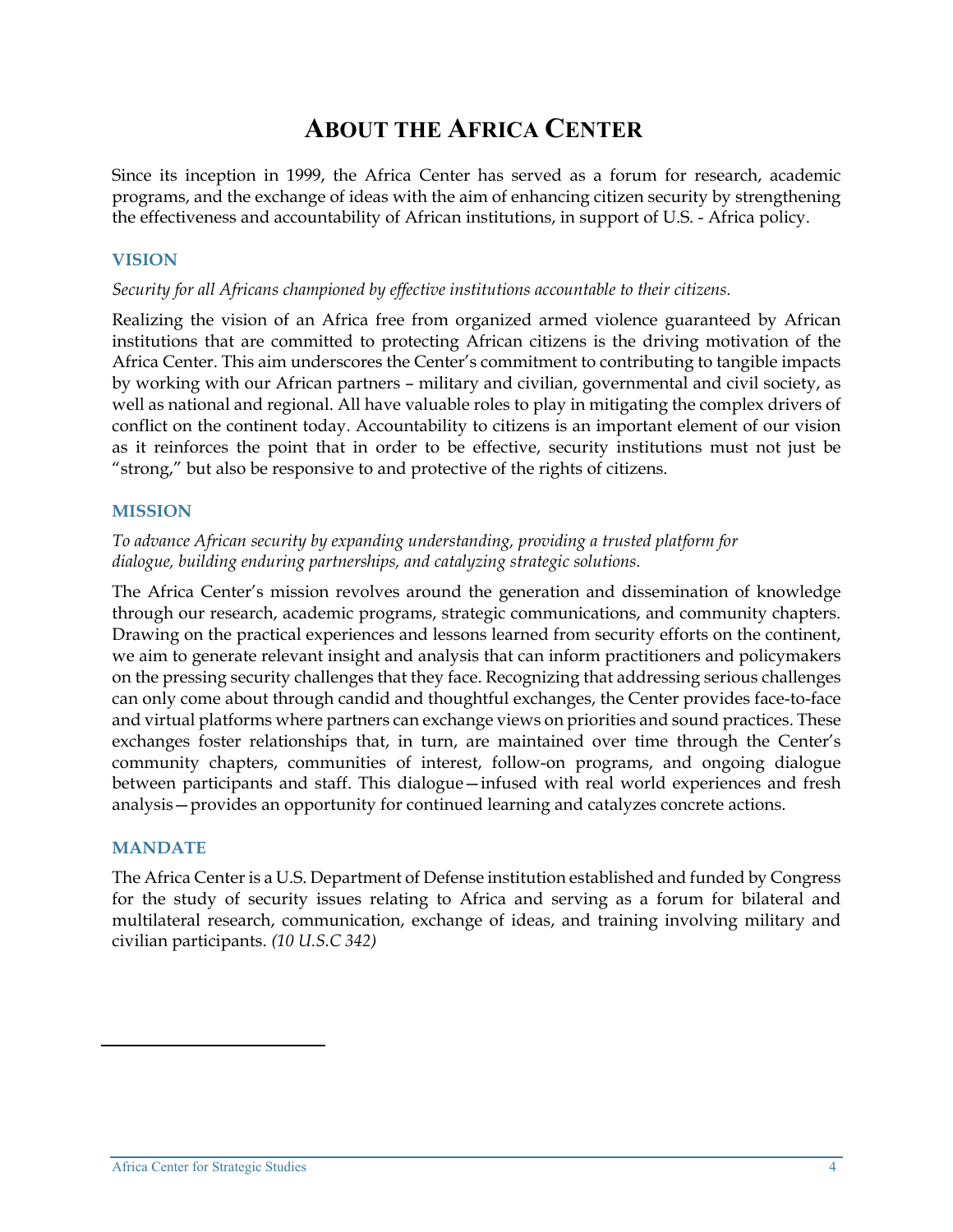# **INTRODUCTION**

#### **Overview**

An appreciable number of African countries have developed strategies to prevent and counter violent extremism (P/CVE). These strategies hold great potential as they allow for the setting of priorities, determination of targets and allocation of financial, human, and technical resources, as well as provision of greater coherence and coordination among and between a range of governmental and nongovernmental stakeholders as they strive to attain strategic objectives to address the drivers of violent extremism in their domestic and/or regional context. A common pitfall of these strategies, however, is that they do not often align with the nuances of local contexts and the domestic causal factors associated with violent extremism. Their result is a gap between national governments who control national P/CVE strategies and local authorities that are generally more socioculturally attuned to their communities' attributes and dynamics. To help bridge this divide, the Africa Center for Strategic Studies (ACSS) and the African Centre for the Study and Research on Terrorism (ACSRT/CAERT) virtual academic program focuses on the development of local CVE strategies, also referred to as local actions plans. This program builds on both the Africa Center and CAERT's work in helping African security officials, policymakers and practitioners develop and implement more effective and inclusive CVE frameworks and strategies that are better suited to local realities.

Local CVE action plans can help build national-local co-operation by "setting out clear goals, priorities, required resources, key partnerships and realistic timelines for activity delivery." They can also provide the opportunity for communities to build a bottom-up approach to community resilience, "ensuring a cohesive strategy and coordinated approach with a common understanding among local stakeholders of the key issues and of their respective responsibilities." In this regard, the Kenyan County Action Plans (CAPs) model serve "as an emerging practice" for the development of local CVE strategies. The model has been praised "as a marker of success for more effective and localized prevention programing," but its implementation has been plagued by several challenges. The lessons learned from these challenges provide valuable insights for governments and local authorities interested in developing their own local CVE action plans.

#### **Program Objectives**

- 1. Participants will have a greater understanding of the basic common principles and practices that guide the development of local action plans to counter violent extremism.
- 2. Participants will have new insights into how to enhance national-local co-operation and implement locally driven strategies and programing to countering violent extremism.
- 3. Participants will have a greater understanding o f the role that collaborative security arrangements between security forces, local government officials, and community leaders play in the design and implementation of local action plans to counter violent extremism.

#### **Academic Approach**

This four week-long seminar will feature presentations by an array of voices – from policy-makers, practitioners, and academics. Interactive question-and-answer sessions will follow the presentations in each plenary session. Participants will be divided into working groups, where facilitators with relevant expertise and background will lead the interaction toward concrete deliverables.

The seminar will be conducted in English, French and Portuguese. In order to foster frank discussions and create trust among participants, discussions will be conducted under a policy of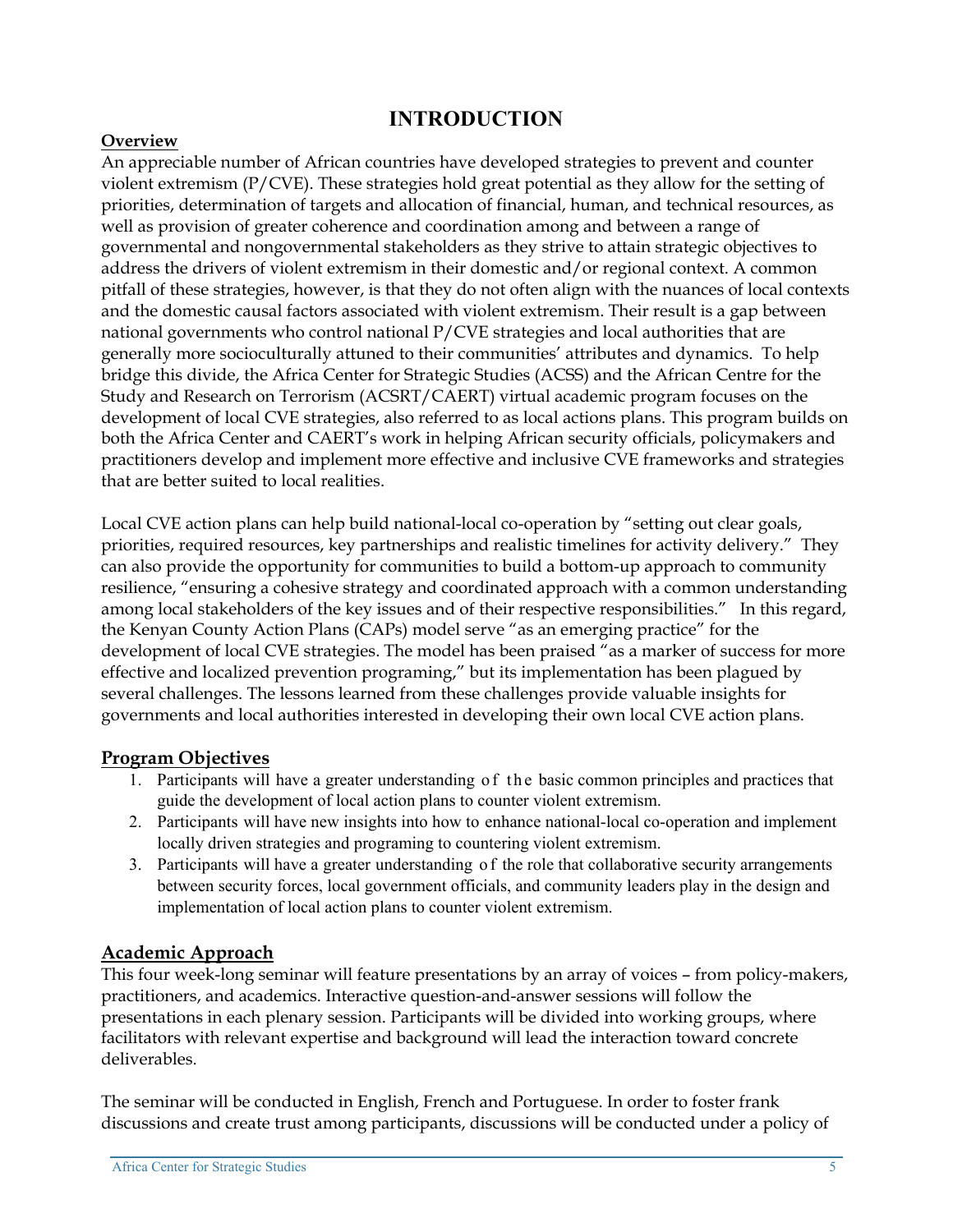non-attribution, meaning specific comments or interventions by any participant will not be identified by name or country in any summaries, reports, or sharing of the insights gained from the seminar by any participant, speaker, or the organizers.

#### **Syllabus**

This syllabus provides an overview of academic goals and key policy questions related to the development and implementation of local action plans in contexts of countering violent extremism. For each session, we provide a brief introduction and list questions for discussion. We also include selected articles, whose primary purpose is to help frame the issues within the context of available scholarship and policy documents. The syllabus likely covers more issues and materials than can be sufficiently discussed in the available time. It is beneficial to read some or all of the recommended readings on the syllabus prior to the seminar, because the readings will place participant and speaker comments into appropriate context. However, we also hope that you use these materials as resources even after the program concludes, and that you return to them for relevant details.

The outside materials and academic content included in this syllabus do not reflect the views or official position of the Department of Defense or the United States government. This syllabus is an educational document intended to expose participants to a variety of views and perspectives to help prepare them to take full advantage of the program.

#### **Preparation for the Seminar**

Before the seminar, we encourage you to:

- 1. Read this syllabus.
- 2. Read some or all of the recommended readings.
- 3. Spend time thinking about and answering the discussion questions.

4. Consider what experiences from your work might be relevant to share in discussion groups.

5. Be prepared to participate actively in discussion groups and to learn from participants from other countries.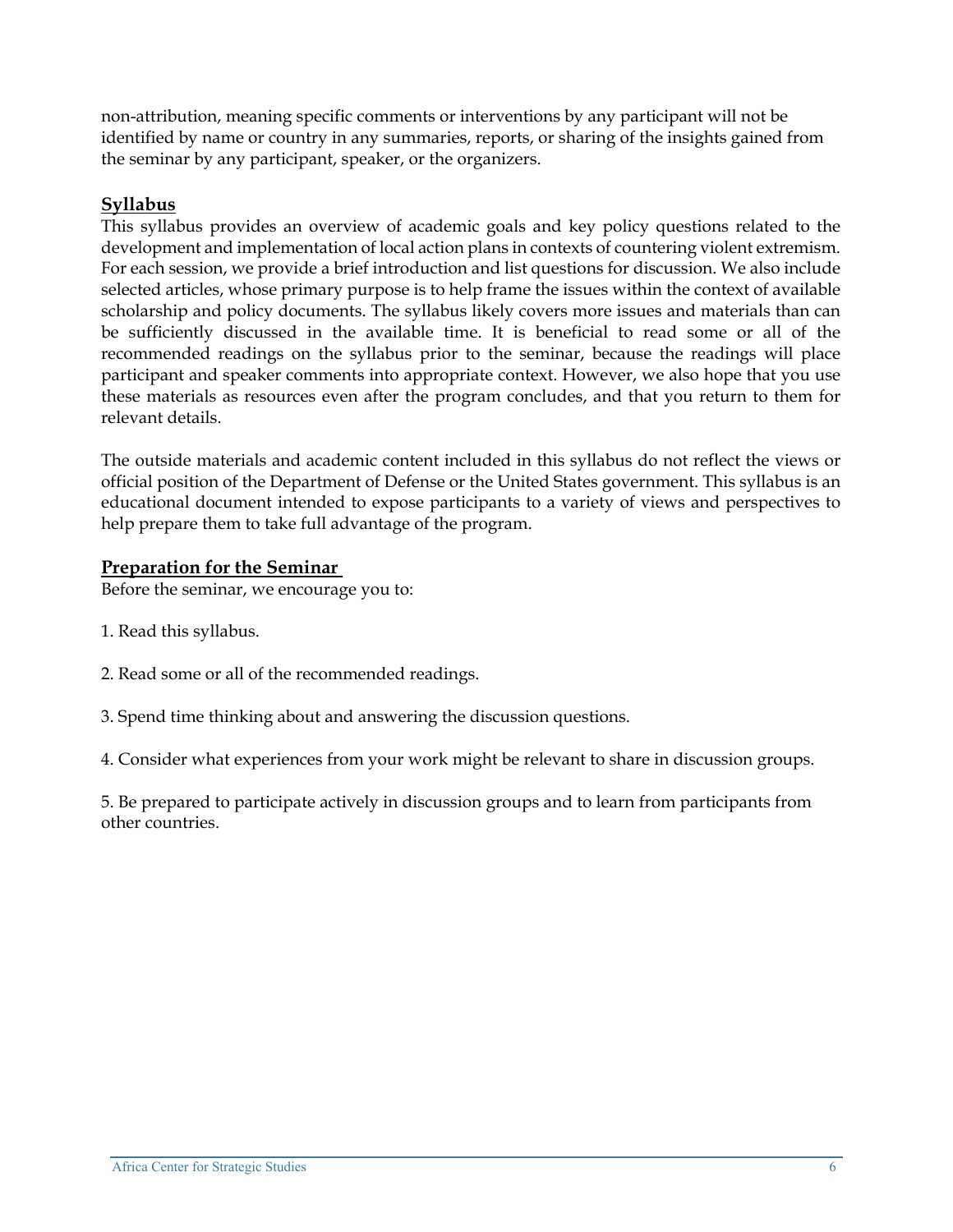#### **Map of Africa**

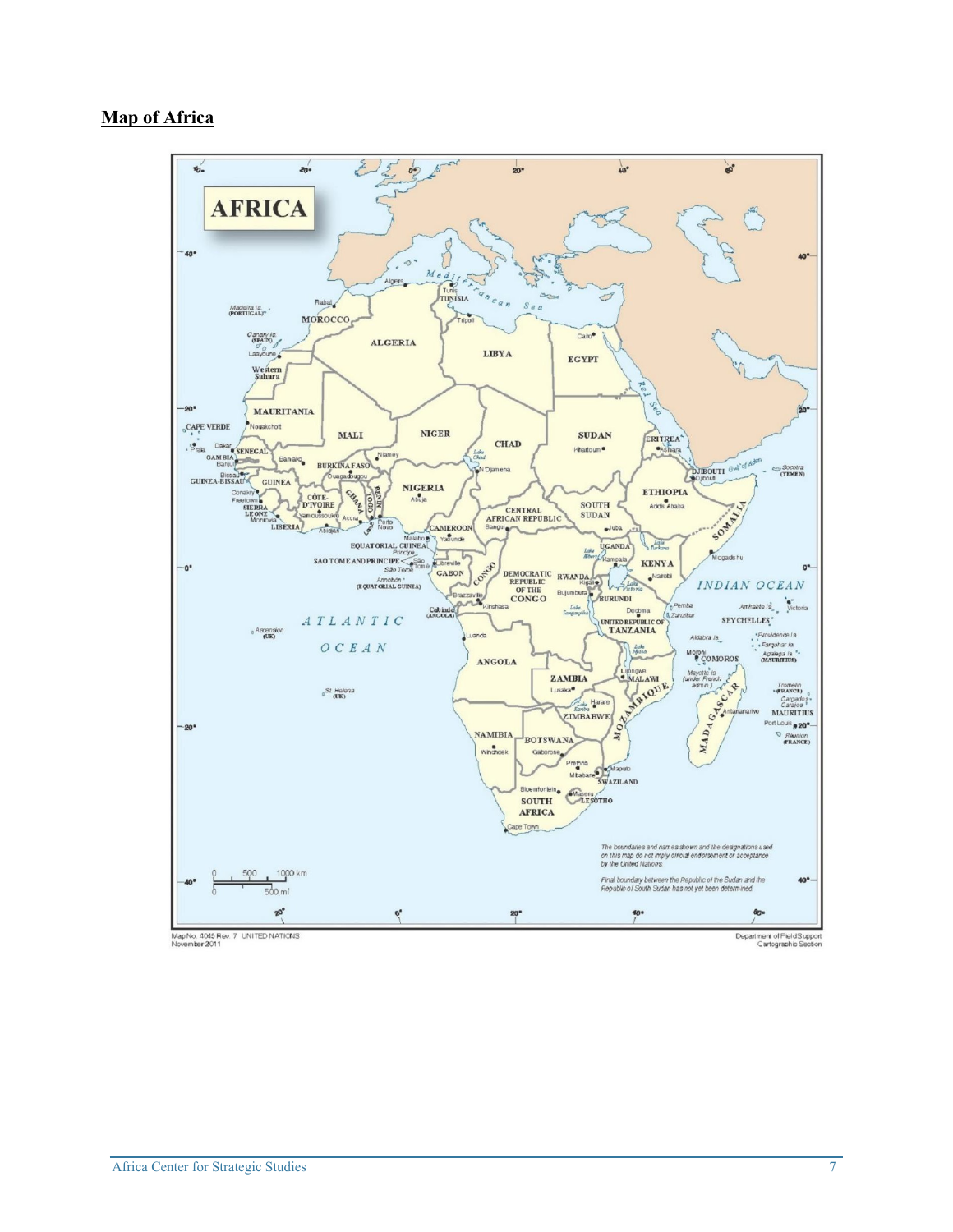## **Week 1: Understanding the rationale for local CVE action plans**

**Format:** Plenary Session: Tuesday, January 25, 1200-1330 GMT Discussion Group: Wednesday, January 26, 1200-1330 GMT

#### **Objectives:**

- Present a comparative evaluation of national strategies to explore whether and how they align with the nuances of local contexts and the domestic causal factors associated with violent extremism.
- Illustrate how local CVE action plans can help bridge the divide between national level policy-making and the frontline community practitioners that are generally more socioculturally attuned to their communities' attributes and dynamics.
- Explain how local action plans enable greater local ownership and ensure the building of a bottom-up approach to community resilience.

#### **Background**

Several African countries have developed or are in the process of developing strategies to prevent and counter violent extremism. In spite of these strategies, however, notable progress in addressing the challenge of violent extremism and terrorism is still lacking in many parts of the continent. Some critics point out that some of these strategies remain mere "paper exercises" or rely on "template approaches" which "do not necessarily align with the nuances of their specific country context or the actual causative factors of violent extremism domestically."<sup>[1](#page-7-0)</sup> Others point to the existing gaps within national governments in "understanding the systems, structures, and processes"[2](#page-7-1) necessary to rectify the often weak cooperation among the different levels of actors (national and local) and other stakeholder groups (civil society, youth, women, private sector) in CVE programs and interventions. The persistence of barriers to collaboration compounds the lack of understanding between national and local actors, government and non-government actors, and law enforcement and local communities.<sup>[3](#page-7-2)</sup> This deprives countries of leveraging the comparative advantages that these different levels of actors can bring to the design and implementation of CVE programs. Addressing these concerns and shortcomings are critical for improving the existing CVE strategies in line with the validity of the processes and empirical evidence that led to their development and adoption.

International guidance and emerging good practices from within the African continent all point to the necessity of bridging the void between the national and local. After all, the violent extremist challenges that national actors and strategies seek to address are local, which make it imperative to localize CVE strategies, ensuring in the process that national government plans are informed "by local practice and perspectives" and local action is "in line with national frameworks."<sup>[4](#page-7-3)</sup> Such an approach recognizes the critical role that local governments and grassroots civil society

<span id="page-7-0"></span><sup>1</sup> https://www.globalcenter.org/wp-content/uploads/2019/10/GCCS-2019-National-Strategies-Prevent-Counter-Violent-Extremism-Independent-Review.pdf

<span id="page-7-1"></span><sup>2</sup>https://www.thegctf.org/Portals/1/Documents/Framework%20Documents/2020/GCTF%20Memorandum%20on%2 0Good%20Practices%20on%20Strengthening%20NLC%20in%20PCVE.pdf?ver=2020-09-29-100315-35

<span id="page-7-2"></span><sup>3</sup> Ibid

<span id="page-7-3"></span><sup>4</sup> [https://www.resolvenet.org/system/files/2021-09/RSVE%20Policy%20Note\\_Rosand\\_September%202011\\_0.pdf](https://www.resolvenet.org/system/files/2021-09/RSVE%20Policy%20Note_Rosand_September%202011_0.pdf)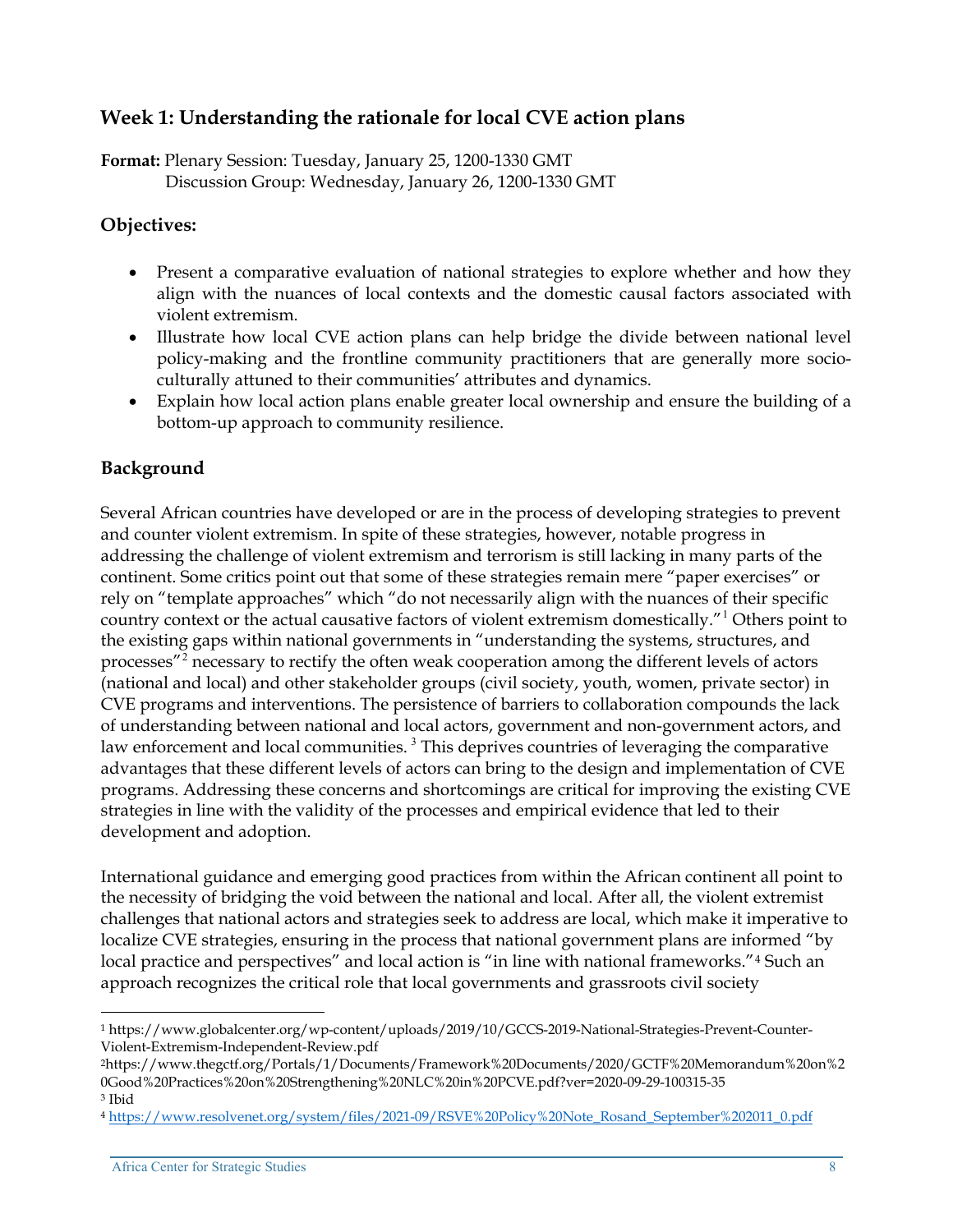stakeholders can play in helping design and implement multiagency and multi-stakeholder approaches, plans and strategies to countering violent extremism. Such importance is seen in the growing number of sub-national governments and cities that are developing local action plans that address violent extremism. Local actions plans provide an opportunity for countries to "decentralize their approach" in tackling challenges that are often community-specific. They also provide an avenue for local governments to utilize their "convening power by mainstreaming P/ CVE activities into broader development plans and adopting a 'whole-of-city' approach."[5](#page-8-0) These plans "should flow from and be consistent with the national framework."[6](#page-8-1) In Kenya, for example, it was the national government that mandated the creation of local action plans "and accompanying local co-ordination mechanisms and structures."[7](#page-8-2)

#### **Discussion Questions:**

- How do you assess the level of effectiveness of a national CVE strategy in your country?
- What are the obstacles that local authorities face in engaging in countering violent extremism efforts?
- Are there any promising approaches and lessons learned that address specific challenges to national-local cooperation?
- Do you see any value for local action plans in countering violent extremism and why?

#### **Recommended Readings:**

Patricia Crosby and Dominic Pkalya, "Developing and Implementing Local Action Plans for P/CVE in East Africa: SCN Toolkit with lessons from Kenya," The Institute for Strategic Dialogue (ISD) & Strong Cities Network (SCN), May 13, 2021, pp: 5-13,

**English**: [https://www.isdglobal.org/wp-content/uploads/2021/08/SCN-EA-LAP-](https://www.isdglobal.org/wp-content/uploads/2021/08/SCN-EA-LAP-Toolkit_EN.pdf)[Toolkit\\_EN.pdf](https://www.isdglobal.org/wp-content/uploads/2021/08/SCN-EA-LAP-Toolkit_EN.pdf)

**French**: [https://www.isdglobal.org/wp-content/uploads/2021/08/SCN-EA-LAP-Toolkit\\_FR.pdf](https://www.isdglobal.org/wp-content/uploads/2021/08/SCN-EA-LAP-Toolkit_FR.pdf)

Global Counterterrorism Forum, "Executive Summary of the National-Local Cooperation Memorandum," September 2020,

*English*:

[https://www.thegctf.org/Portals/1/Documents/Framework%20Documents/2020/Executive%20](https://www.thegctf.org/Portals/1/Documents/Framework%20Documents/2020/Executive%20Summary_Memorandum%20on%20Good%20Practices%20on%20Strengthening%20NLC%20in%20PCVE.pdf?ver=2020-09-29-100320-737) [Summary\\_Memorandum%20on%20Good%20Practices%20on%20Strengthening%20NLC%20in%2](https://www.thegctf.org/Portals/1/Documents/Framework%20Documents/2020/Executive%20Summary_Memorandum%20on%20Good%20Practices%20on%20Strengthening%20NLC%20in%20PCVE.pdf?ver=2020-09-29-100320-737) [0PCVE.pdf?ver=2020-09-29-100320-737](https://www.thegctf.org/Portals/1/Documents/Framework%20Documents/2020/Executive%20Summary_Memorandum%20on%20Good%20Practices%20on%20Strengthening%20NLC%20in%20PCVE.pdf?ver=2020-09-29-100320-737)

#### *French*:

[https://www.thegctf.org/Portals/1/Documents/Framework%20Documents/2020/Executive%20](https://www.thegctf.org/Portals/1/Documents/Framework%20Documents/2020/Executive%20Summary_Memorandum%20on%20Good%20Practices%20on%20Strengthening%20NLC%20in%20PCVE%20FR.pdf?ver=2020-10-01-134520-907) [Summary\\_Memorandum%20on%20Good%20Practices%20on%20Strengthening%20NLC%20in%2](https://www.thegctf.org/Portals/1/Documents/Framework%20Documents/2020/Executive%20Summary_Memorandum%20on%20Good%20Practices%20on%20Strengthening%20NLC%20in%20PCVE%20FR.pdf?ver=2020-10-01-134520-907) [0PCVE%20FR.pdf?ver=2020-10-01-134520-907](https://www.thegctf.org/Portals/1/Documents/Framework%20Documents/2020/Executive%20Summary_Memorandum%20on%20Good%20Practices%20on%20Strengthening%20NLC%20in%20PCVE%20FR.pdf?ver=2020-10-01-134520-907)

## **Additional Readings:**

<span id="page-8-0"></span><sup>5</sup> https://www.isdglobal.org/wp-content/uploads/2021/08/SCN-EA-LAP-Toolkit\_EN.pdf

<span id="page-8-1"></span><sup>6</sup> [https://www.globalcenter.org/wp-content/uploads/2021/07/GCCS-PB-Civil-Society-Inclusion-National-](https://www.globalcenter.org/wp-content/uploads/2021/07/GCCS-PB-Civil-Society-Inclusion-National-Frameworks-Prevent-Counter-Violent-Extremism-2021.pdf)[Frameworks-Prevent-Counter-Violent-Extremism-2021.pdf](https://www.globalcenter.org/wp-content/uploads/2021/07/GCCS-PB-Civil-Society-Inclusion-National-Frameworks-Prevent-Counter-Violent-Extremism-2021.pdf)

<span id="page-8-2"></span><sup>7</sup> https://www.isdglobal.org/wp-content/uploads/2021/08/SCN-EA-LAP-Toolkit\_EN.pdf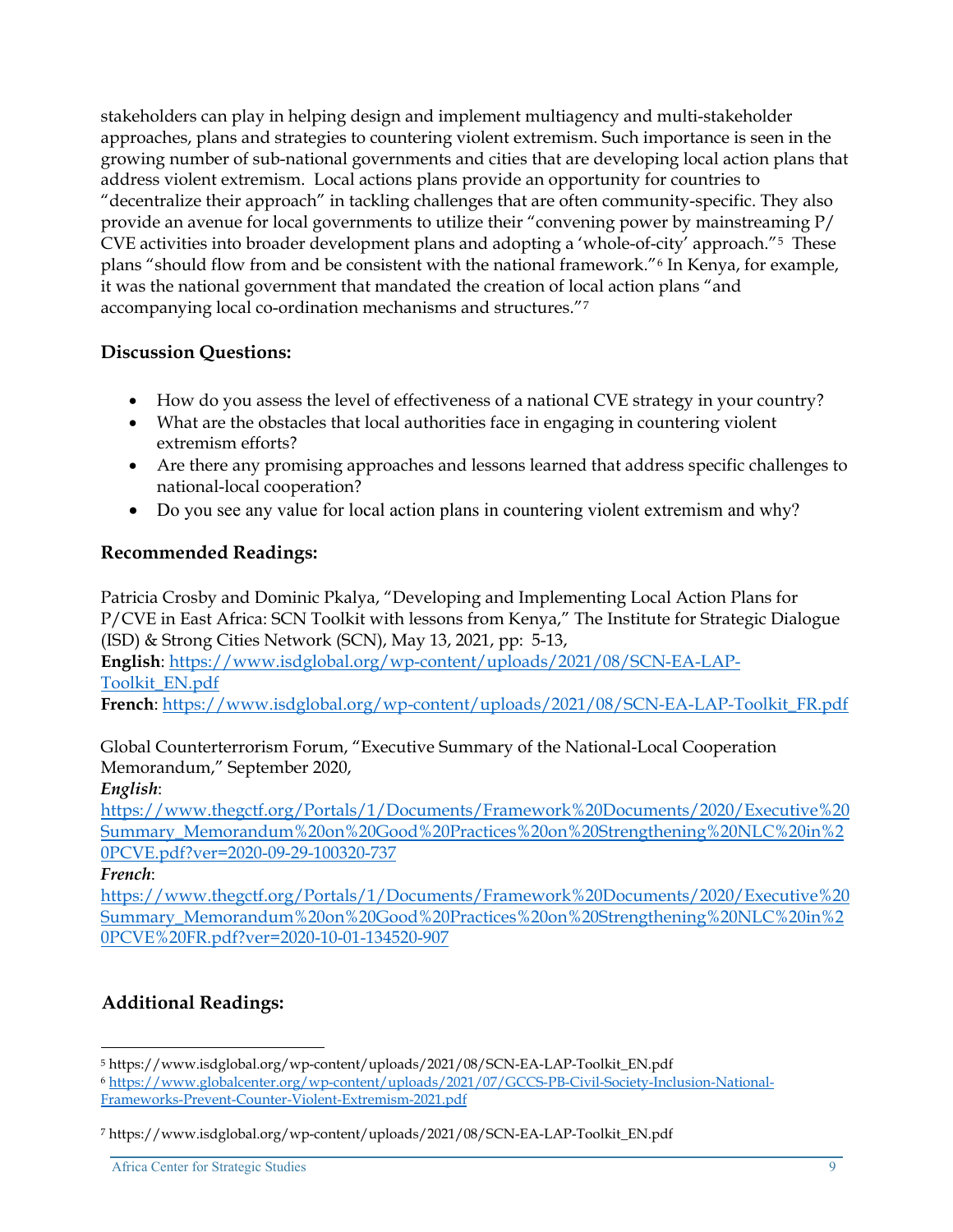David Dews, "A 'Whole of Society' Approach? Exploring Civil Society Inclusion in National Frameworks to Prevent and Counter Violent Extremism," Global Center, July 2021, [https://www.globalcenter.org/wp-content/uploads/2021/07/GCCS-PB-Civil-Society-Inclusion-](https://www.globalcenter.org/wp-content/uploads/2021/07/GCCS-PB-Civil-Society-Inclusion-National-Frameworks-Prevent-Counter-Violent-Extremism-2021.pdf)[National-Frameworks-Prevent-Counter-Violent-Extremism-2021.pdf](https://www.globalcenter.org/wp-content/uploads/2021/07/GCCS-PB-Civil-Society-Inclusion-National-Frameworks-Prevent-Counter-Violent-Extremism-2021.pdf)

Steven Feve & David Dews. National Strategies to Prevent and Counter Violent Extremism: An Independent Review, Global Center on Cooperative Security, 2019. Available online at: [https://www.globalcenter.org/wp-content/uploads/2019/10/GCCS2019-National-Strategies-](https://www.globalcenter.org/wp-content/uploads/2019/10/GCCS2019-National-Strategies-Prevent-Counter-Violent-Extremism-Independent-Review.pdf)[Prevent-Counter-Violent-Extremism-Independent-Review.pdf](https://www.globalcenter.org/wp-content/uploads/2019/10/GCCS2019-National-Strategies-Prevent-Counter-Violent-Extremism-Independent-Review.pdf)

Carlsson, Yngve. Violent Extremism: Prevention of a wicked problem—the role of local authorities. Oslo: Center for Research on Extremism, September 2017. [https://www.sv.uio.no/c](https://www.sv.uio.no/c-rex/english/publications/crex-working-paper-series/Violent-extremism-working-paper-2-2017.pdf)[rex/english/publications/crex-working-paper-series/Violent-extremism-working-paper-2-](https://www.sv.uio.no/c-rex/english/publications/crex-working-paper-series/Violent-extremism-working-paper-2-2017.pdf) [2017.pdf](https://www.sv.uio.no/c-rex/english/publications/crex-working-paper-series/Violent-extremism-working-paper-2-2017.pdf)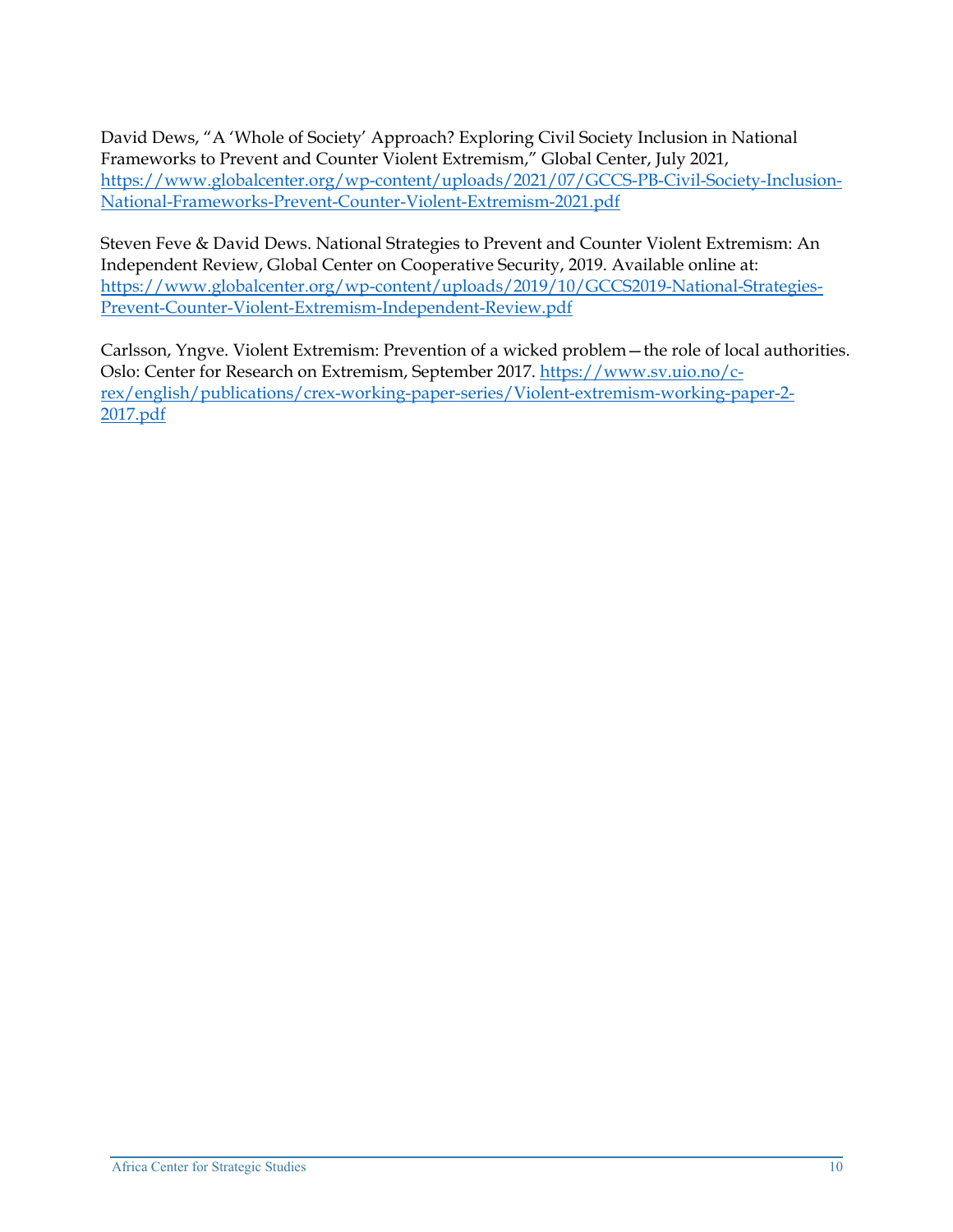# **Week 2: Designing and drafting a local CVE action plan**

**Format:** Plenary Session: Tuesday, February 1, 1200-1330 GMT Discussion Group: Wednesday, February 2, 1200-1330 GMT

#### **Objectives:**

- Discuss the key guiding principles in developing local CVE action plans
- Explain the practical process and steps of designing and drafting a local CVE action plan
- Share some of the challenges faced to ensure local CVE action plans are holistic, inclusive and implementable.
- Share some of the critical lessons learned during the development processes of local CVE action plans.

#### **Background**

Localized approaches to countering violent extremism are the backbone of state efforts to tackle the underlying drivers of the phenomenon. Yet, knowledge on how national CVE strategies are translated into actions at the local level is limited. To date, we have little insight into how cooperative and coordinated efforts between and among government actors and nongovernmental actors are established and integrated into national and local CVE action plans. There are still distinctive gaps into how relevant government agencies (national security committees, the police, and ministries of interior, labor, education, just to name a few) and non-governmental actors are integrated into the stages of conceptualizing, developing, implementing, and monitoring CVE activities and programs. Gaps also remain in understanding how local action plans to CVE are planned, designed, and implemented. There are not many countries around the world, particular in the global south, that have developed sub-national plans. In Africa, besides Kenya, which has the most extensive local action plans, only a handful of countries have developed policies or strategies which encompass some elements of local action plans. The latter necessitate engagement with a number of stakeholders across multiple levels. Understanding how these actors interact within a specific framework and the roles they play in achieving a shared goal is key to the development of sustainable CVE capacity-building at the local. Ultimately, local CVE plans need to nest within national CVE strategies to tackle the structural conditions that contribute to violent extremism.

Naturally, not all counties, municipalities, provinces, or states need to develop local action plans to CVE. Doing so requires first undertaking a risk assessment to map and analyze the level and degrees of threat and its contextual circumstances. An acute overall threat might necessitate the development of a local action plan. There is not a one-size fits all template for the development of such plans. There are, however, key principles and considerations which should be part of any successful local action plan. The latter must be rooted in whole-of-city approach that is multisectoral, evidence-based, and community-led "with the local government playing a coordinating role." It must also be financially sustainable, "embedded within existing structures and budgets where possible," and have the political buy-in of government stakeholders at the national and local level. Local CVE action plans must also have "a clear goal and attainable outcomes" and be "embedded in local legislation or policy frameworks."[8](#page-10-0)

<span id="page-10-0"></span><sup>8</sup> ibid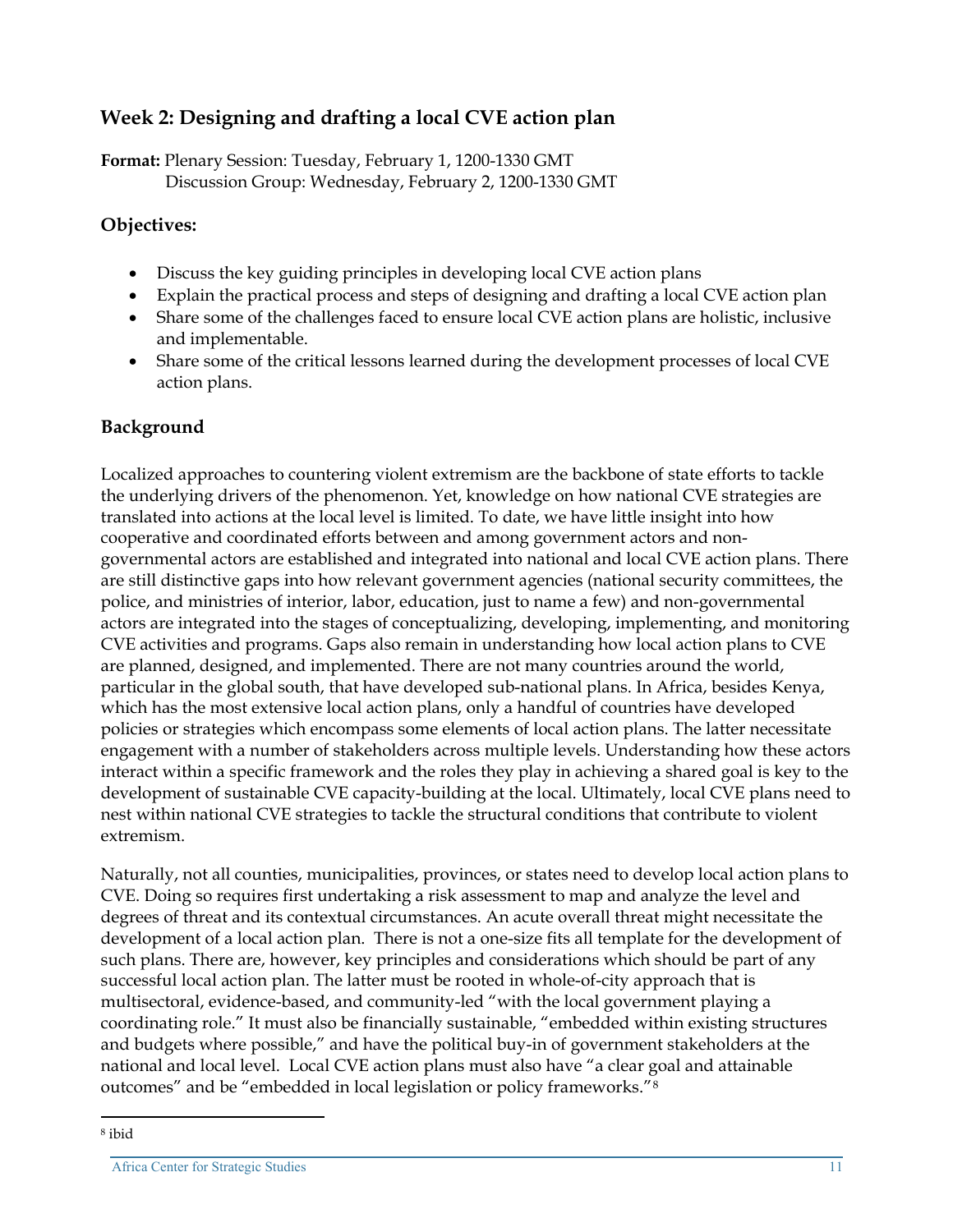#### **Discussion Questions:**

- Does your country have local strategies for countering violent extremism? If yes, how were they developed and are they linked to national countering violent extremism policies? If not, what is the level and extent of engagement of local stakeholders in conceptualizing and developing countering violent extremism activities and policies?
- What are some practical steps taken to ensure all stakeholders; particularly women, youth, civil society and opposition groups were consulted during the drafting of a CVE strategy or other relevant national framework in your country?
- What are some practical steps taken to ensure effective coordination and collaboration among national and local stakeholders during the drafting of a CVE strategy or other relevant national framework in your country?
- What is the experience of your country in reaching compromise when there are different and conflicting views and interests during the process of developing a CVE strategy or other relevant national framework?

#### **Recommended Readings:**

Patricia Crosby and Dominic Pkalya, "Developing and Implementing Local Action Plans for P/CVE in East Africa: SCN Toolkit with lessons from Kenya," The Institute for Strategic Dialogue (ISD) & Strong Cities Network (SCN), May 13, 2021, pp: 5-27. **English**: [https://www.isdglobal.org/wp-content/uploads/2021/08/SCN-EA-LAP-](https://www.isdglobal.org/wp-content/uploads/2021/08/SCN-EA-LAP-Toolkit_EN.pdf)[Toolkit\\_EN.pdf](https://www.isdglobal.org/wp-content/uploads/2021/08/SCN-EA-LAP-Toolkit_EN.pdf) **French**: [https://www.isdglobal.org/wp-content/uploads/2021/08/SCN-EA-LAP-Toolkit\\_FR.pdf](https://www.isdglobal.org/wp-content/uploads/2021/08/SCN-EA-LAP-Toolkit_FR.pdf)

Eric Rosand, "20 Years After 9/11: Why Cities Matter More than Ever When it Comes to Preventing and Countering Violent Extremism," Resolve Network, 16th September 2021, [https://www.resolvenet.org/system/files/2021-](https://www.resolvenet.org/system/files/2021-09/RSVE%20Policy%20Note_Rosand_September%202011_0.pdf) [09/RSVE%20Policy%20Note\\_Rosand\\_September%202011\\_0.pdf](https://www.resolvenet.org/system/files/2021-09/RSVE%20Policy%20Note_Rosand_September%202011_0.pdf)

#### **Additional Readings:**

Africa Center for Strategic Studies [NSSD Toolkit:](https://africacenter.org/wp-content/uploads/2021/01/National-Security-Strategy-Development-in-Africa-Toolkit-for-Drafting-and-Consultation-Africa-Center-for-Strategic-Studies.pdf) Phase 3&4, Pages: 22-34, Section 3, Pages: 44-49. [https://africacenter.org/wp-content/uploads/2021/01/National-Security-Strategy-Development](https://africacenter.org/wp-content/uploads/2021/01/National-Security-Strategy-Development-in-Africa-Toolkit-for-Drafting-and-Consultation-Africa-Center-for-Strategic-Studies.pdf)[in-Africa-Toolkit-for-Drafting-and-Consultation-Africa-Center-for-Strategic-Studies.pdf](https://africacenter.org/wp-content/uploads/2021/01/National-Security-Strategy-Development-in-Africa-Toolkit-for-Drafting-and-Consultation-Africa-Center-for-Strategic-Studies.pdf)

Malmros, Robin Andersson. "Translating Ideas into Actions: Analyzing Local Strategic Work to Counter Violent Extremism." Democracy and Security, September 5, 2021. https://doi.org/10.1080/17419166 .2021.1971524.

Muro, Diego, ed. Resilient Cities. Countering Violent Extremism at Local Level. Barcelona Centre for International Affairs, September 2017. http://doi.org/10.24241/ResilientCities.

Rosand, Eric, and Ian Klaus. "It Happens on the Pavement: Putting Cities at the Center of Countering Violent Extremism." Brookings Institution, June 1, 2016,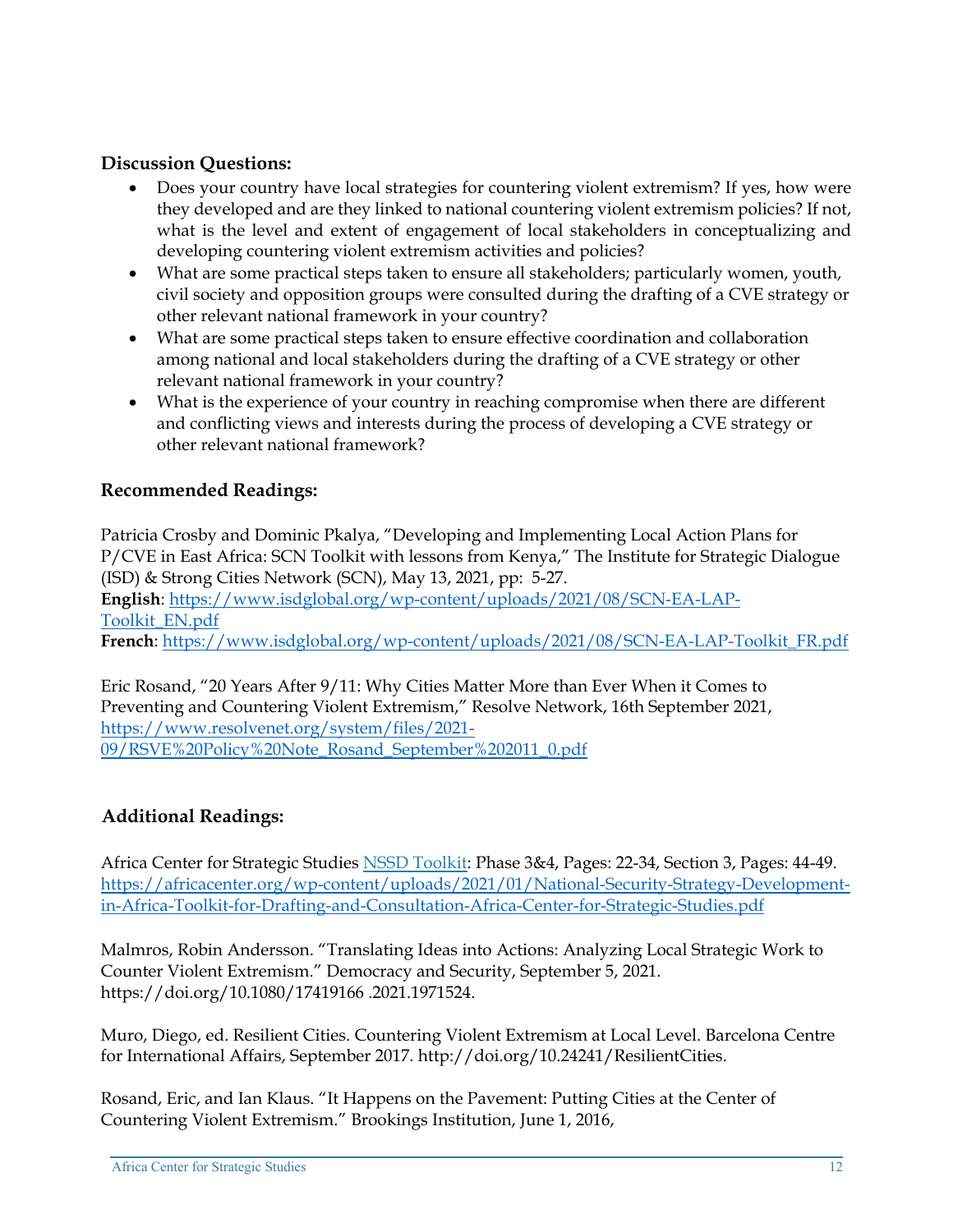[https://www.brookings.edu/blog/order-fromchaos/2016/06/01/it-happens-on-the-pavement](https://www.brookings.edu/blog/order-fromchaos/2016/06/01/it-happens-on-the-pavement-putting-cities-at-the-center-of-countering-violentextremism/)[putting-cities-at-the-center-of-countering-violentextremism/.](https://www.brookings.edu/blog/order-fromchaos/2016/06/01/it-happens-on-the-pavement-putting-cities-at-the-center-of-countering-violentextremism/)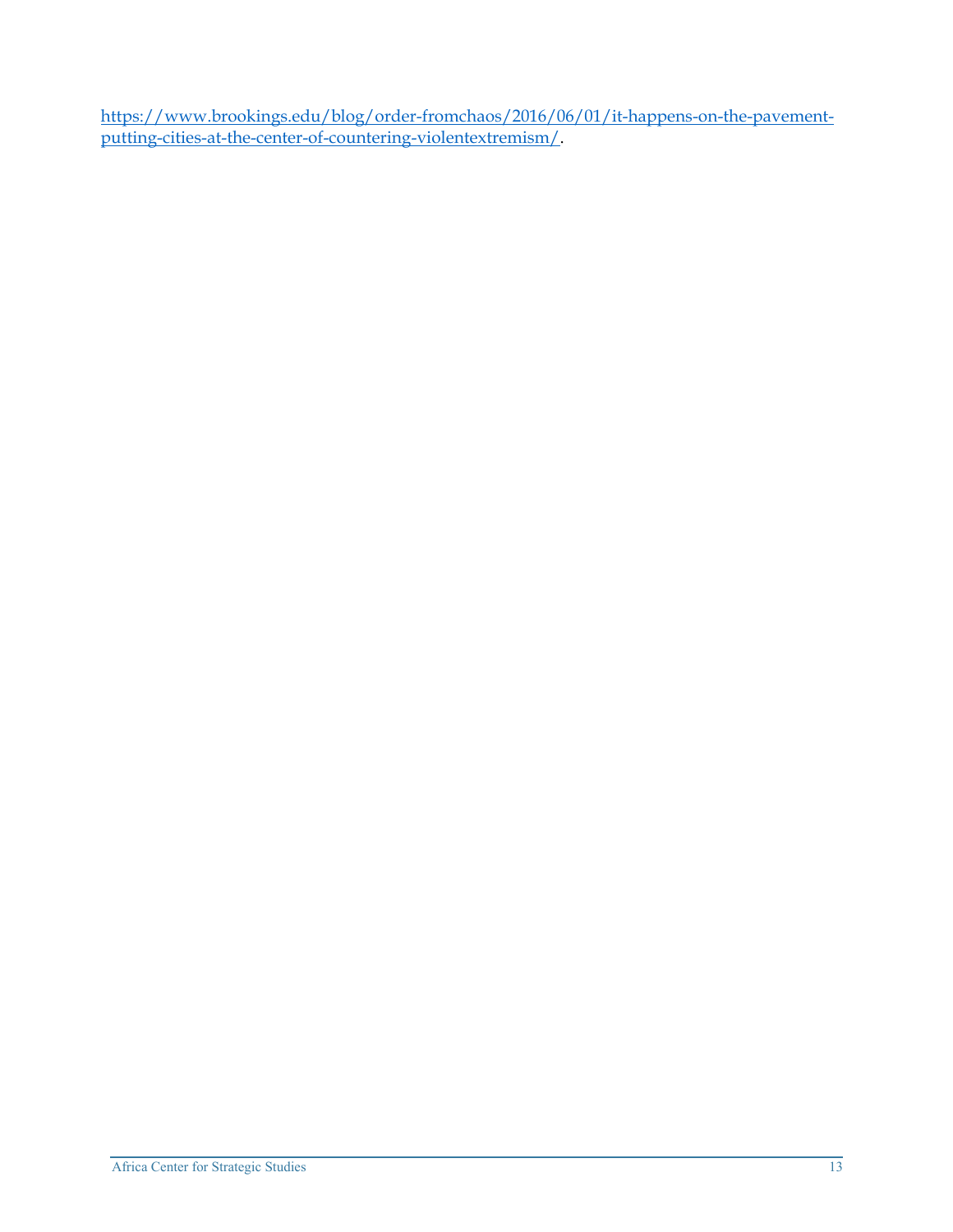## **Week 3: Implementing a local CVE action plan**

**Format:** Plenary Session: Tuesday, February 8, 1200-1330 GMT Discussion Group: Wednesday, February 9, 1200-1330 GMT

#### **Objectives:**

- Understand how local CVE action plans define responsibilities for its implementation.
- Explain the different funding streams for local action plans
- Share some of the common challenges during implementation of a local action plan and how these challenges can be overcome
- Recognize the importance of flexibility and capacity for adaptation in the implementation of a local action plan

#### **Background:**

The previous sessions examined various aspects of the strategic formulation process of local action plans for countering violent extremism. This session will discuss their implementation. Implementing local action plans necessitates multisectoral co-ordination between different state agencies and actors, "including local and national legislators, as well as non-state actors."[9](#page-13-0) Local action plans need to designate the roles and responsibilities of the institutions charged with carrying out objectives as well as the mechanisms to coordinate their activities and decisions. Certain roles are defined via legislation. Once roles and responsibilities are clearly defined, primary and secondary roles must be delineated. Often, the co-ordination structures include a multisectoral co-ordination committee that oversees the implementation of the local action plan. This body, also referred to as local prevention network, is composed of representatives from the national and local government as well as other relevant stakeholders. Each year, the local prevention network responsible for implementing the local action plan should create a work plan "which sets out the outputs and activities for how it will work towards the goal and outcomes." $10$ 

Implementation strategies for each activity can contain key performance indicators and verification methods. All activities must also be fully funded. Even if resources are scarce, local action plans "should be mainstreamed into existing financial resources as much as possible."[11](#page-13-2) Local and national governments can factor local action plan "priorities into their existing sectoral plans," ensuring "that they are planned and budgeted for in the annual budgets." There are other funding options that local action plans can tap into to maximize existing resources, including through private sector support. In the end, whatever form a specific implementation plan takes, it must have flexibility and adaptability built into it. The document must acknowledge the changing nature of the security landscape, and provide relevant ministries and agencies with the resources to adapt and react accordingly. It is, therefore, critical to "review and refresh" local action plans "to incorporate lessons learned, changes in context and any changes in co-ordination structures or implementation plans."[12](#page-13-3)

<span id="page-13-0"></span><sup>9</sup> Ibid

<span id="page-13-1"></span><sup>10</sup> Ibid

<span id="page-13-2"></span><sup>11</sup> Ibid

<span id="page-13-3"></span><sup>12</sup> Ibid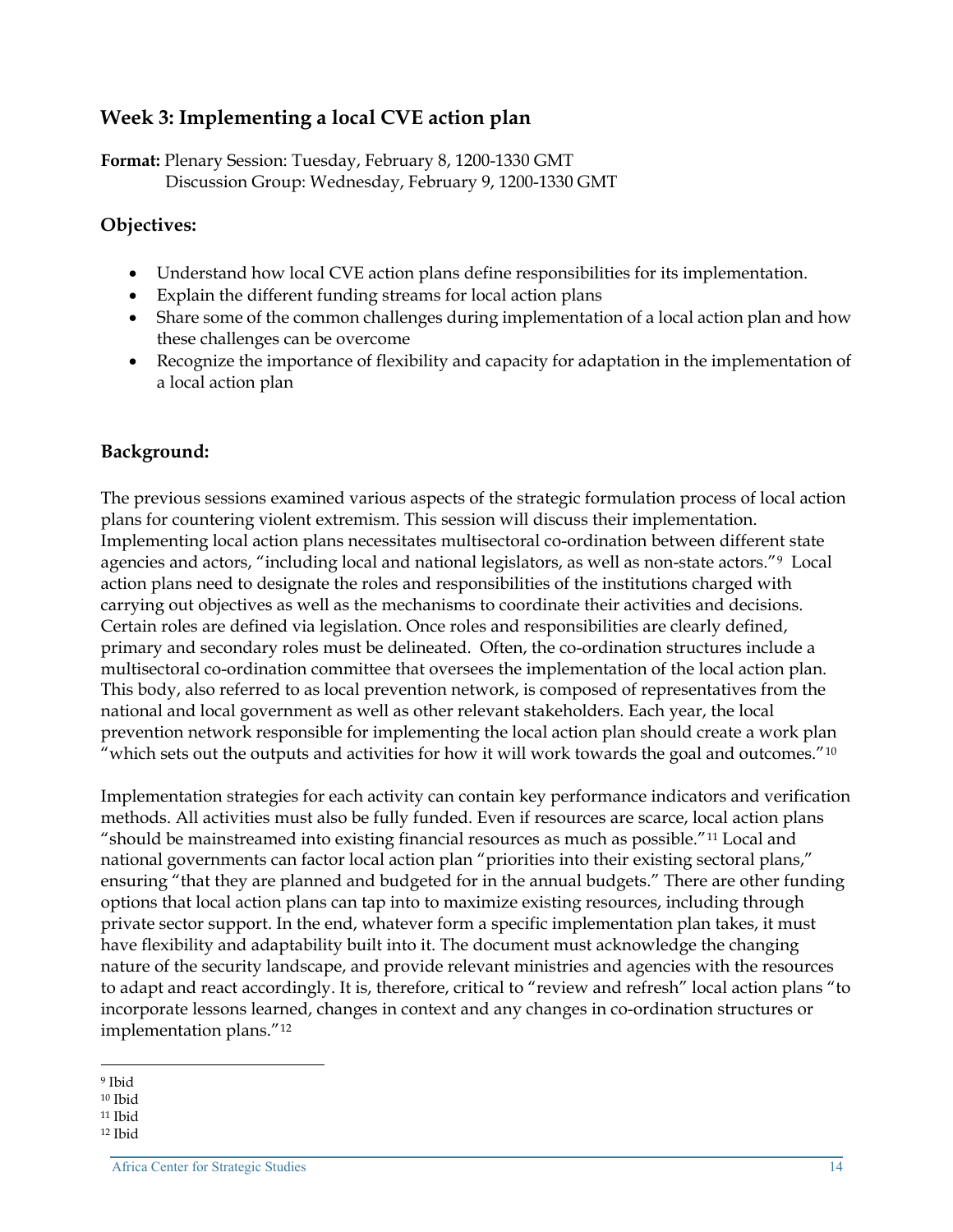#### **Discussion Questions:**

- Have you been involved in the implementation of a CVE strategy or any other security strategy in your country? Was the policy or strategy successfully implemented? Did it deliver the expected results? Why or why not? Please share your experience.
- What are the conditions or tools necessary for implementing CVE strategies at the local level in your country (current or future strategy)?
- Do you think local action plans for countering violent extremism may help improve the implementation of national CVE strategies or frameworks?

#### **Recommended Readings:**

Patricia Crosby and Dominic Pkalya, "Developing and Implementing Local Action Plans for P/CVE in East Africa: SCN Toolkit with lessons from Kenya," The Institute for Strategic Dialogue (ISD) & Strong Cities Network (SCN), May 13, 2021, pp: 28-35, **English**: [https://www.isdglobal.org/wp-content/uploads/2021/08/SCN-EA-LAP-](https://www.isdglobal.org/wp-content/uploads/2021/08/SCN-EA-LAP-Toolkit_EN.pdf)[Toolkit\\_EN.pdf](https://www.isdglobal.org/wp-content/uploads/2021/08/SCN-EA-LAP-Toolkit_EN.pdf) **French**: [https://www.isdglobal.org/wp-content/uploads/2021/08/SCN-EA-LAP-Toolkit\\_FR.pdf](https://www.isdglobal.org/wp-content/uploads/2021/08/SCN-EA-LAP-Toolkit_FR.pdf)

Artur Bala, "Bottom-Up Approach to Countering Violent Extremism in Tunisia," Search for Common Ground, July 2018, [https://www.sfcg.org/wp](https://www.sfcg.org/wp-content/uploads/2018/07/Final_External_Evaluation_Report_on_Bottom-Up_Approaches_to_CVE_Project_-_SFCG_Tunisia.pdf)[content/uploads/2018/07/Final\\_External\\_Evaluation\\_Report\\_on\\_Bottom-](https://www.sfcg.org/wp-content/uploads/2018/07/Final_External_Evaluation_Report_on_Bottom-Up_Approaches_to_CVE_Project_-_SFCG_Tunisia.pdf)[Up\\_Approaches\\_to\\_CVE\\_Project\\_-\\_SFCG\\_Tunisia.pdf](https://www.sfcg.org/wp-content/uploads/2018/07/Final_External_Evaluation_Report_on_Bottom-Up_Approaches_to_CVE_Project_-_SFCG_Tunisia.pdf)

#### **Additional Readings:**

Africa Center for Strategic Studies [NSSD Toolkit:](https://africacenter.org/wp-content/uploads/2021/01/National-Security-Strategy-Development-in-Africa-Toolkit-for-Drafting-and-Consultation-Africa-Center-for-Strategic-Studies.pdf) Phase 7, Pages: 40-42. [https://africacenter.org/wp-content/uploads/2021/01/National-Security-Strategy-Development](https://africacenter.org/wp-content/uploads/2021/01/National-Security-Strategy-Development-in-Africa-Toolkit-for-Drafting-and-Consultation-Africa-Center-for-Strategic-Studies.pdf)[in-Africa-Toolkit-for-Drafting-and-Consultation-Africa-Center-for-Strategic-Studies.pdf](https://africacenter.org/wp-content/uploads/2021/01/National-Security-Strategy-Development-in-Africa-Toolkit-for-Drafting-and-Consultation-Africa-Center-for-Strategic-Studies.pdf)

"The role of cities in preventing and countering violent extremism in East and West Africa," The Strong Cities Network, June 2017, [https://strongcitiesnetwork.org/en/wp](https://strongcitiesnetwork.org/en/wp-content/uploads/2017/10/SCN-Assessment-Report_East-and-West-Africa_June17.pdf)[content/uploads/2017/10/SCN-Assessment-Report\\_East-and-West-Africa\\_June17.pdf](https://strongcitiesnetwork.org/en/wp-content/uploads/2017/10/SCN-Assessment-Report_East-and-West-Africa_June17.pdf)

Eya Jrad, "Promoting Civilian Engagement in Security Sector Reform Processes in Tunisia," Mid Term Evaluation Report (October 01, 2015 to March 31, 2018), Search for Common Ground, February 2020, [https://www.sfcg.org/wp](https://www.sfcg.org/wp-content/uploads/2020/02/Midterm_Eval_SSR_29_08.pdf)[content/uploads/2020/02/Midterm\\_Eval\\_SSR\\_29\\_08.pdf](https://www.sfcg.org/wp-content/uploads/2020/02/Midterm_Eval_SSR_29_08.pdf)

Akinola Olojo, "Making sense of resilience in the Boko Haram crisis," Institute for Strategic Studies, June 2020, <https://issafrica.s3.amazonaws.com/site/uploads/war-30.pdf>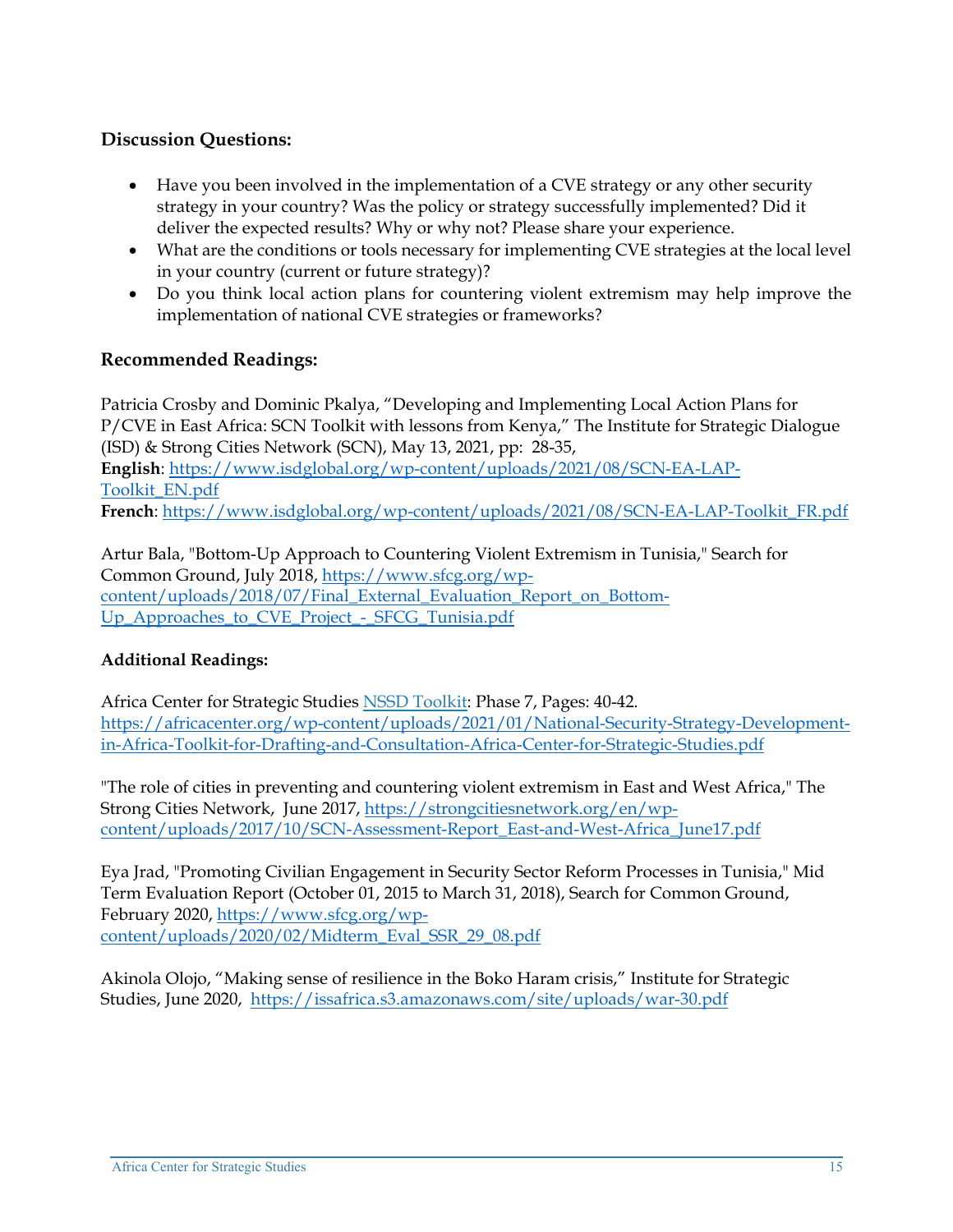#### **Week 4: Challenges and lessons learnt from the Kenyan county action plan (CAP) model**

**Format:** Plenary Session: Tuesday, February 15, 1200-1330 GMT Discussion Group: Wednesday, February 16, 1200-1330 GMT

#### **Objectives:**

- Provide a broader understanding of the various stakeholders involved in countering violent extremism in Kenya
- Assess the evolution of the approaches adopted by state and non-state actors in countering violent extremism in Kenya
- Discuss how the embrace of local based approaches to countering violent extremism can contribute to sustainable outcomes.
- Examine the link between the National Strategy to Counter Violent Extremism (NSCVE) and the County Action Plans (CAPs), and how do they support implementation of the NSCVE.
- Share some of the common challenges during the Kenyan CAP implementation and how these challenges can be overcome

#### **Background**

Kenya's experience of tragic terrorist attacks started with the 1998 truck bombs that exploded at the American Embassy in Nairob. Since then, the threat has evolved and been superseded by the Somali-based violent extremist group, Al-Shabaab. The latter has subjected Kenya to most of its strikes outside Somalia, attacking government and security personnel operating along the Kenya-Somalia border as well as civilians in northeastern Kenya, in particular non-locals and individuals suspected of being government spies. In response to these attacks, particularly the deadly 2013 terrorist attack on Nairobi's Westgate Mall and the 2015 horrific killing of 148 students in Garissa, which borders Somalia, Kenya has invested significant resources in its struggle against violent extremism. In 2016, the country unveiled the National Strategy to Counter Violent Extremism (NSCVE). Besides acknowledging the necessity of adopting a multisectoral approach to CVE, the novelty of the NSCVE resided in its mandating counties to develop their own county action plans (CAPs). Today, Kenya "is one of the only countries in the world which has national governmentmandated local actions plans and accompanying local co-ordination mechanisms and structures."[13](#page-15-0) The result is that each county in Kenya has developed its own action plan as well as a county engagement forum (CEF). The latter is "the body responsible for implementing the CAP, and it is co-chaired by the County Commissioner and the Governor." The forum also includes several stakeholders from the government and non-government.

These innovations have helped improve cooperation and coordination between and among several agencies and actors at the national and county levels. These achievements have made the Kenyan CAPs model "an emerging practice" in localized programing to CVE. The implementation of the CAPs, however, has been plagued by several challenges, including "competing priorities at the

<span id="page-15-0"></span><sup>13</sup> Ibid